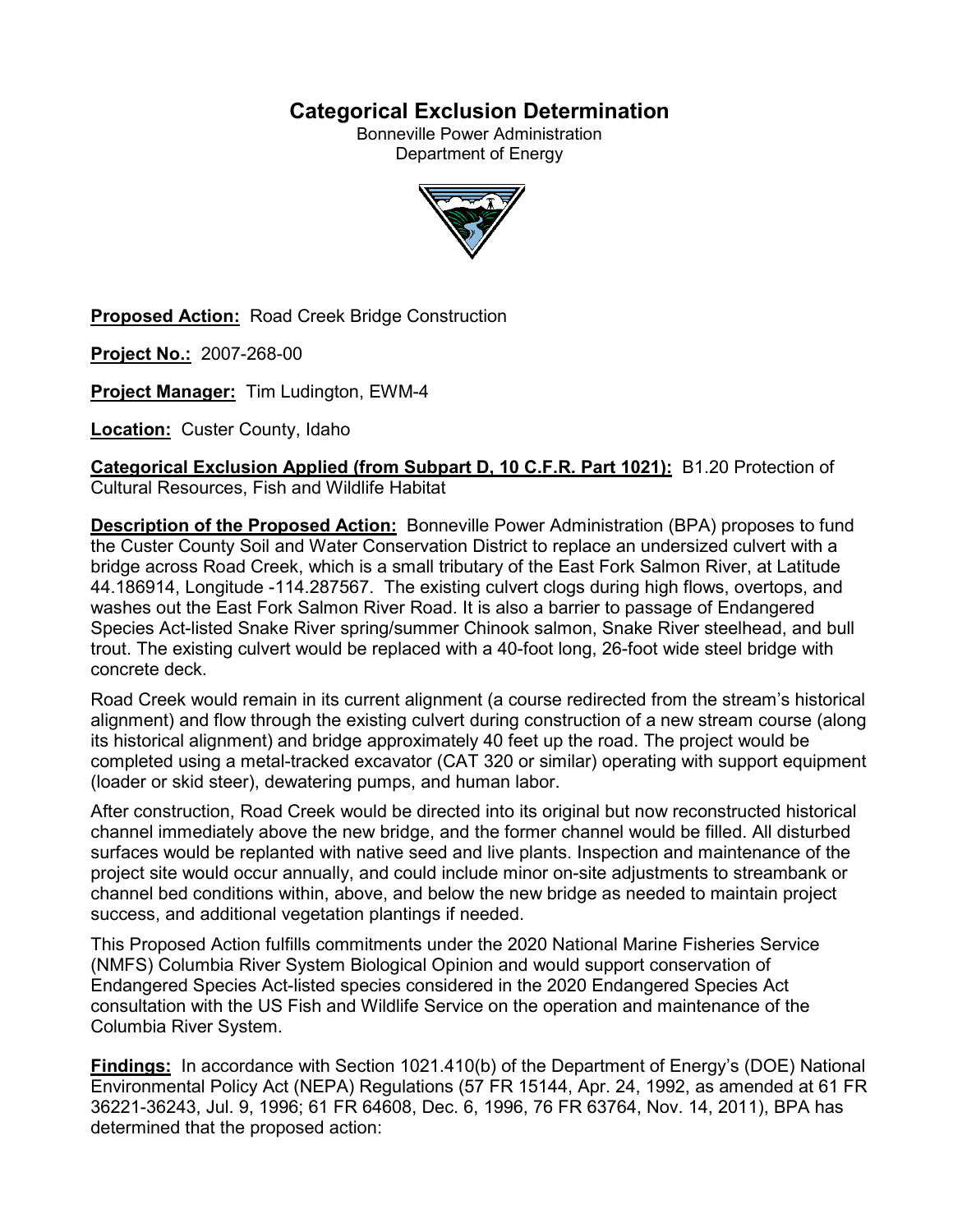- 1) fits within a class of actions listed in Appendix B of 10 CFR 1021, Subpart D (see attached Environmental Checklist);
- 2) does not present any extraordinary circumstances that may affect the significance of the environmental effects of the proposal; and
- 3) has not been segmented to meet the definition of a categorical exclusion.

Based on these determinations, BPA finds that the proposed action is categorically excluded from further NEPA review.

*/s/ Robert W Shull* Robert W Shull Contract Environmental Protection Specialist CorSource Technology Group

Reviewed by:

*/s/ Chad Hamel* Chad Hamel Supervisory Environmental Protection Specialist

Concur:

*/s/ Sarah T. Biegel March 9, 2022*  Sarah T. Biegel Date NEPA Compliance Officer

Attachment(s): Environmental Checklist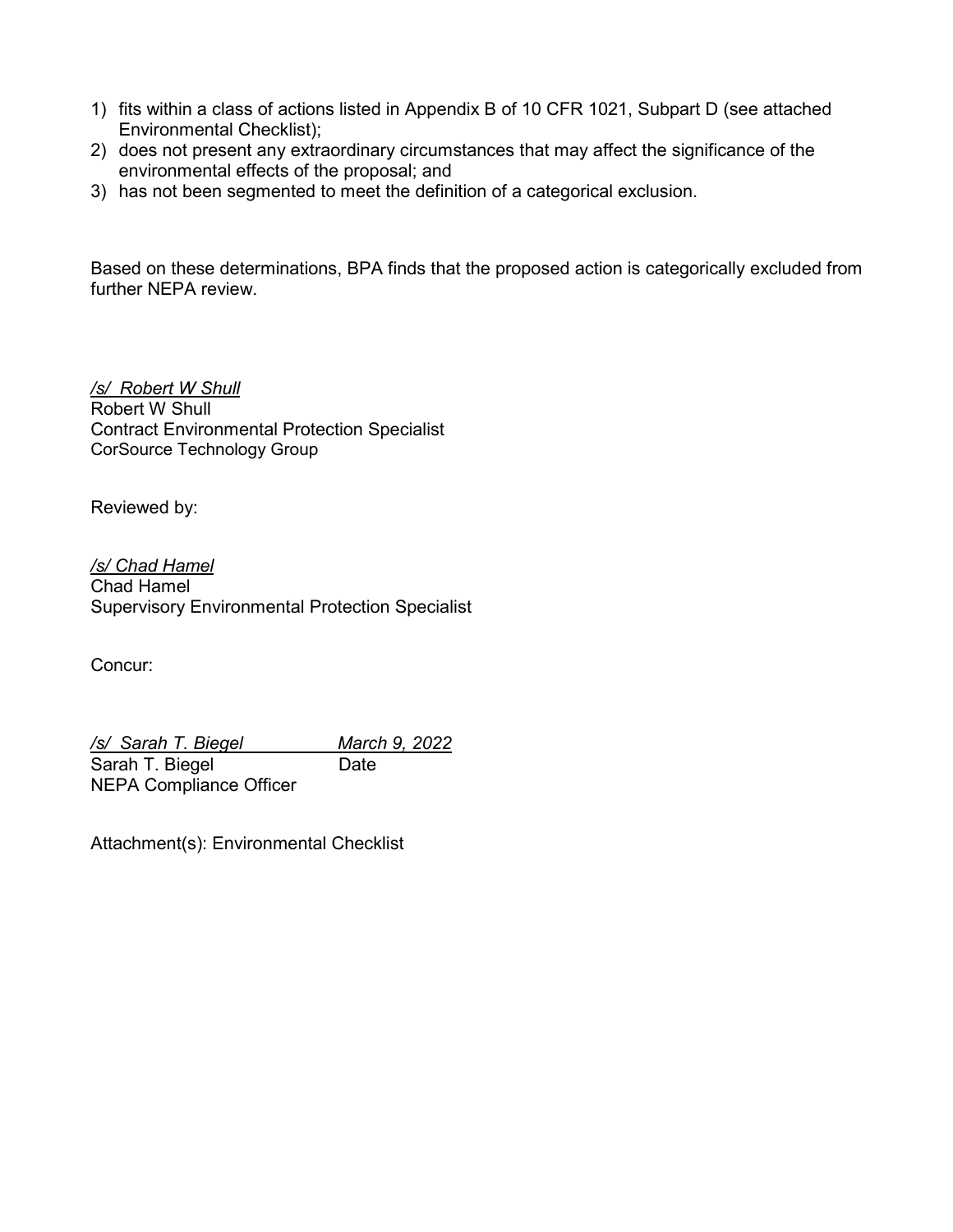# **Categorical Exclusion Environmental Checklist**

This checklist documents environmental considerations for the proposed project and explains why the project would not have the potential to cause significant impacts on environmentally sensitive resources and would meet other integral elements of the applied categorical exclusion.

**Proposed Action:** Road Creek Bridge Construction

# **Project Site Description**

Project actions would be located along the East Fork Salmon River Road just above the confluence of Road Creek and the East Fork Salmon River. Native vegetation consists primarily of grasses, sedges, cottonwoods, and willows in the riparian areas within the project site, with bunchgrass and sagebrush in the sagebrush steppe upslope of the bridge site. A private residence and ranch/farm work center is located below the East Fork Salmon River Road below the new bridge location. An irrigation ditch parallels the road immediately below the bridge site. Land use in the area is primarily agriculture (alfalfa and grass hay production).

# **Evaluation of Potential Impacts to Environmental Resources**

# **1. Historic and Cultural Resources**

Potential for Significance: No

Explanation: On December 23, 2021, BPA initiated consultation with the Shoshone-Paiute Tribes of the Duck Valley Reservation, Shoshone Bannock Tribes of the Fort Hall Reservation, Northwestern Band of the Shoshone Nation, Nez Perce Tribe, and the Idaho State Historic Preservation Office (SHPO) for the Road Creek Bridge Project (BPA CR Project No. ID 2021 057; SHPO Rev. No. 2022-224). BPA provided an inventory report by Sundance Consulting, Inc. that documented one newly identified resource (a historic ditch, Temp. No. SEF-01), and one previously identified resource (10CR6) that could not be relocated during the intensive survey and subsurface soil testing.

On January 20, 2022, SHPO concurred with BPA's determination that the implementation of the proposed undertaking would result in no adverse effect to historic properties. BPA did not receive any other responses from consulting parties. In the unlikely event that cultural material is inadvertently encountered during the implementation of this project, BPA would require that work be halted in the vicinity of the finds until they can be inspected and assessed by BPA and in consultation with the appropriate consulting parties.

## **2. Soils**

Potential for Significance: No

Explanation: There would be temporary displacement and compaction impacts to soil from the operation of heavy equipment needed for this action, and an increased erosion potential during construction activities. Sediment control BMPs would be installed prior to project implementation to minimize potential for in-stream turbidity or excessive runoff during construction. The entire work area would be contoured appropriate to the surrounding floodplain following construction, hydroseeded, and planted with native riparian species to facilitate soil recovery.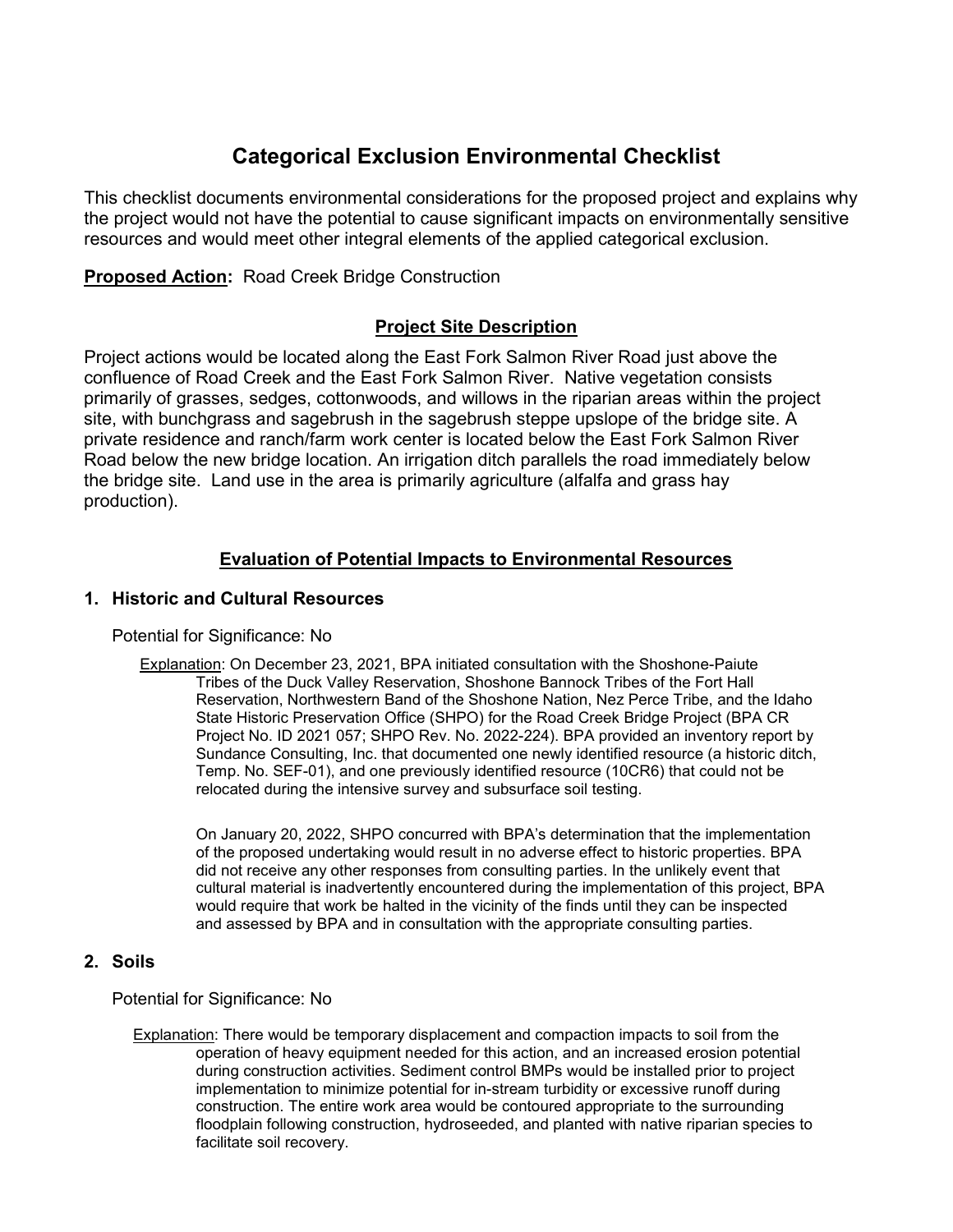## **3. Plants (including Federal/state special-status species and habitats)**

Potential for Significance: No

Explanation: No special-status plants, including Endangered Species Act (ESA)-listed species, are present. There would be temporary impacts to existing vegetation during construction activities. Post construction plantings and long-term monitoring would re-establish native riparian plant communities.

#### **4. Wildlife (including Federal/state special-status species and habitats)**

Potential for Significance: No

Explanation: No Federal/state special-status wildlife species or habitats are within the project site. No habitats would be modified to any degree that might permanently displace resident wildlife, though some may be temporarily displaced by disturbance from construction activities. Human presence and activity associated with construction would temporarily disturb and displace nearby wildlife, but long-term displacement resulting in competition for nearby habitats is unlikely.

### **5. Water Bodies, Floodplains, and Fish (including Federal/state special-status species, ESUs, and habitats)**

Potential for Significance: No

Explanation: ESA-listed Snake River spring/summer Chinook salmon, Snake River steelhead, and bull trout are present in the project area. The project was reviewed and consulted on under the HIP Biological Opinion under Section 7 of the ESA. The project sponsor would adhere to all applicable site-specific conservation measures identified in the HIP consultation and approval, including turbidity monitoring requirements and in-water work timing. No state-listed special-status species occupy the project area. The new bridge and stream course would be constructed primarily "in the dry" with no disturbance to fish or fish habitat until completion when the stream would be rereouted into its reconstructed historical channel. HIP conservation measures would be followed to herd fish downstream from the former channel as it slowly dewaters.

Some aquatic invertebrates and amphibians may be displaced or killed by mechanical activities at the site where the stream would be redirected into its new channel, but quick re-occupation of this small site by the same or other members of the same classes of animals following construction is anticipated.

A Clean Water Act Nationwide Permit 27 (NWS-2020-724) was obtained to ensure the project meets national water quality standards.

#### **6. Wetlands**

Potential for Significance: No

Explanation: No wetlands are present in the project area. There would be no effect.

#### **7. Groundwater and Aquifers**

Potential for Significance: No

Explanation: There would be no groundwater withdrawal. There would be some miniscule potential for contamination of groundwater from fuel or fluid drips or spills from the equipment used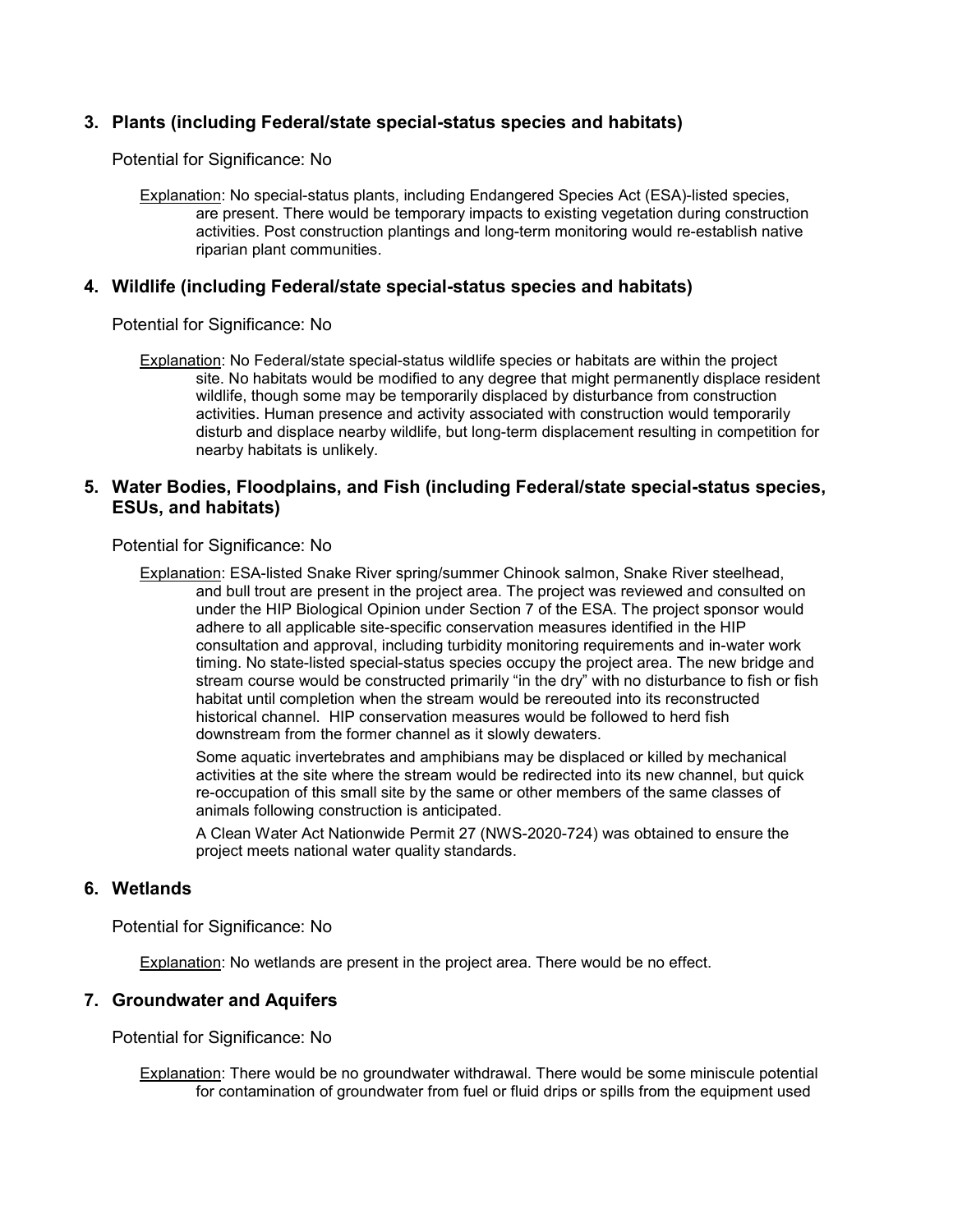for culvert replacement, but spills and drips with the volume necessary to contaminate groundwater is unlikely.

## **8. Land Use and Specially-Designated Areas**

Potential for Significance: No

Explanation: The project would not change the capability of the land to be used as it was prior to project actions. There would be no land use changes, and no impact to specially-designated areas.

#### **9. Visual Quality**

Potential for Significance: No

Explanation: No visually-prominent vegetative, landform, or structural change would be made. Culvert replacement would not change the visual character of the landscape along, or as seen from, local roads.

#### **10. Air Quality**

Potential for Significance: No

Explanation: There would be some exhaust and greenhouse gas emissions from the motorized equipment used for bridge construction, but these are short-term actions, and no long-term source of emissions or exhaust would be created. Vehicles used to transport workers, supplies, and equipment to the site would be another potential source of exhaust and greenhouse gasses, but this also would be minimal and short term.

#### **11. Noise**

Potential for Significance: No

Explanation: There would be some short-term noise impacts from the heavy equipment used for bridge construction, but this type of noise is not inconsistent with that of common ranching and haying operations in the local area.

## **12. Human Health and Safety**

Potential for Significance: No

Explanation: Vehicle and excavator operation, and working with hand and power tools have their attendant risks to equipment operators, but there would be no condition created from this action that would introduce new human health or safety hazards or risk into the environment. No condition created by this action would increase the burden on the local health, safety, and emergency-response infrastructure.

## **Evaluation of Other Integral Elements**

The proposed project would also meet conditions that are integral elements of the categorical exclusion. The project would not: